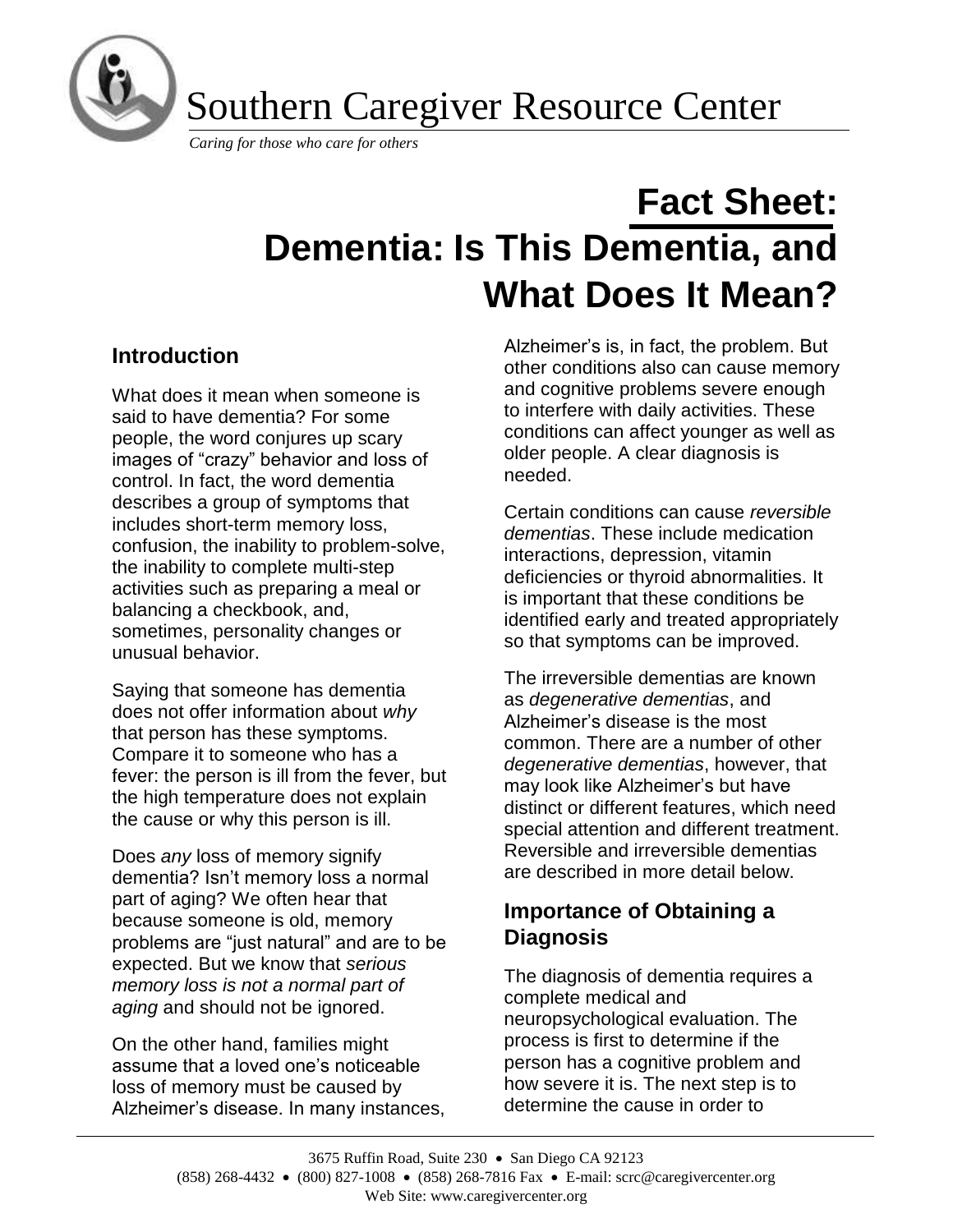accurately recommend treatment and allow patients and caregivers to plan for the future.

A medical evaluation for dementia usually includes the following:

- **Review of history or onset of symptoms:** Questions you or your loved one might be asked include: What problems have been identified? In what order did things happen? How long have the symptoms been present? How is this affecting the person's ability to function in daily life? Because the person being evaluated may not be able to recall accurately the sequence of events or may underestimate the problem, a caregiver or someone who knows the individual well needs to accompany the patient and provide this information to the doctor or nurse.
- **Medical history and medications:** This will provide information about conditions that might indicate higher risk for a particular type of dementia or identify medications that may contribute to cognitive problems. Again, it is important that someone who can accurately provide this information be with the individual during the appointment.
- **Neurological exam:** The neurological exam helps identify symptoms that may be present in particular kinds of dementia or other conditions that may increase the risk of cognitive problems such as a stroke or Parkinson's disease.
- **Laboratory tests to rule out vitamin deficiencies or metabolic conditions:** Although not common, sometimes a simple vitamin deficiency, infection, or hormone imbalance can cause cognitive symptoms. These may include thyroid imbalances, Vitamin B12, and syphilis. In addition, some laboratory tests may indicate a condition that puts a person at risk for developing dementia such as high cholesterol or high blood pressure.
- **Brain Imaging—A CT scan or** MRI is done to evaluate the anatomy of the brain for conditions that might cause cognitive changes such as a stroke or a brain tumor. The tests also allow the determination of brain size and blood vessel changes, which can be monitored over time.
- **Mental status testing (also called cognitive or neuropsychological testing)—** These pencil-and-paper tests evaluate many areas of thinking including memory, language, problem solving, and judgment. The results are used to compare an individual with others of his or her age, education, and ethnicity to determine in what areas the individual has problems and how severe they are.

The process of diagnosing dementia has become more accurate in recent years, and specialists are able to analyze the large amount of data collected and to determine if there is a problem, the severity, and, often, the cause of the dementia. Occasionally,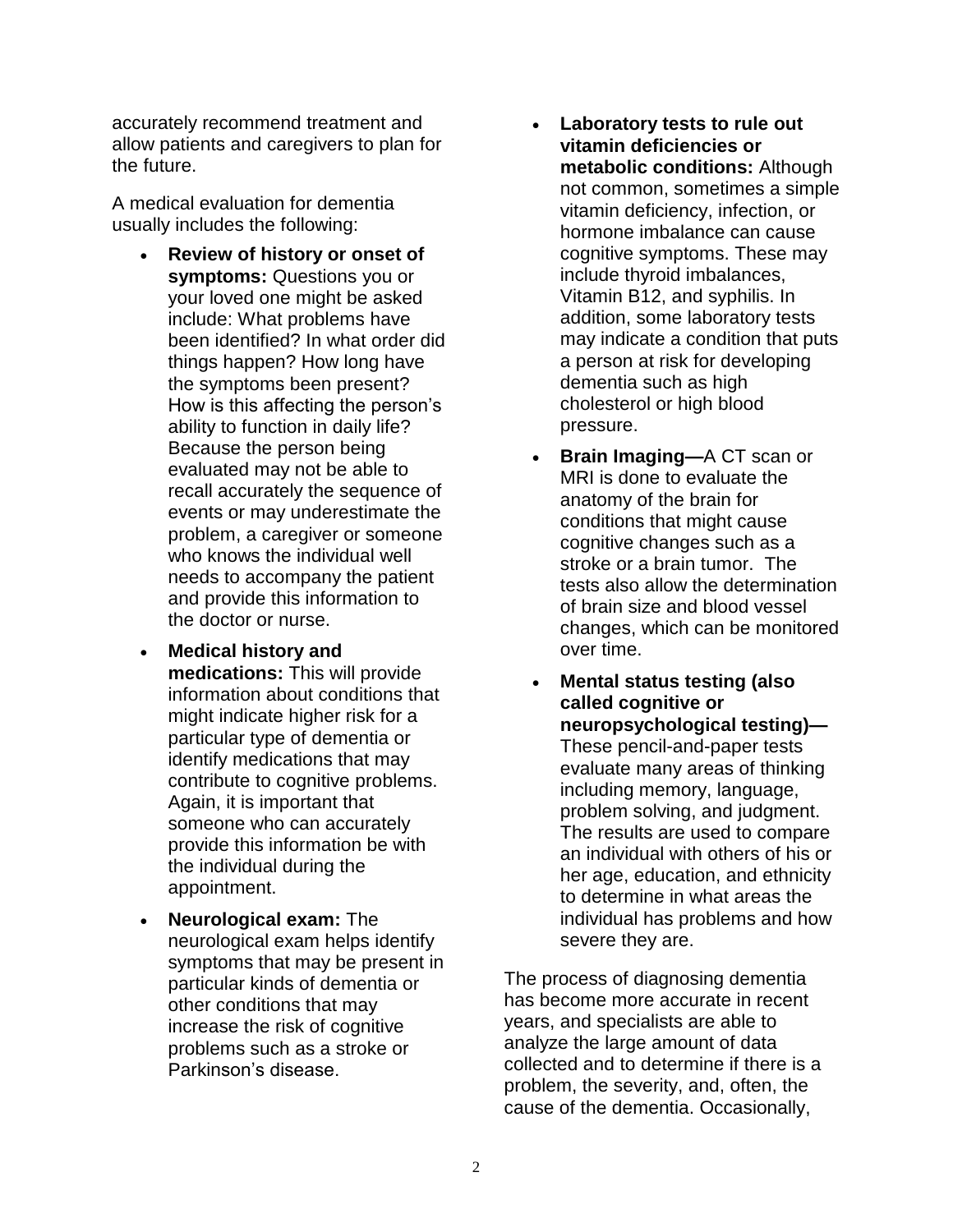there may be a combination of causes, or it may take time to monitor the individual to be sure of a diagnosis. Determining whether the cause is a reversible or irreversible condition guides the treatment and care for the affected person and family.

#### **Reversible Dementias**

Deteriorating intellectual capacity may be caused by a variety of diseases and disorders in older persons. An illness and/or a reaction to medication may cause a change in mental status. These are sometimes called "pseudodementias." Detecting the underlying cause of changes through medical evaluation may lead to a determination that the cause is reversible or treatable. Examples of conditions that can cause reversible symptoms of dementia include:

- **Reactions to medications:**  Adverse drug reactions are one of the most common reasons older persons experience symptoms that mimic dementia. All medications, prescriptions, over-the-counter pills, and herbal remedies should be monitored by a physician to reduce the possibility of side effects.
- **Endocrine abnormalities:** The conditions of low or high thyroid levels, parathyroid disturbances, or adrenal abnormalities can cause confusion that mimics dementia.
- **Metabolic disturbances:**  Confusion or appetite, sleep, and emotional changes can be caused by medical conditions including renal and liver failure, electrolyte imbalances (blood

chemistry levels), hypoglycemia (low blood sugar), hypercalcemia (high calcium), and diseases of the liver and pancreas.

- **Emotional Distress:** Depression or major life changes such retirement, divorce, or loss of a loved one can affect one's physical and mental health. A physician should be informed about major stressful life events.
- **Vision and Hearing:** Undetected problems of vision or hearing may result in inappropriate responses and be misinterpreted. Hearing and eye exams should be performed.
- **Infections:** Confusion can be a symptom of an infection and needs to be brought to the attention of the physician.
- **Nutritional Deficiencies:**  Deficiencies of B vitamins (folate, niacin, riboflavin and thiamine) can produce cognitive impairment.

#### **Degenerative (Irreversible) Dementias**

If reversible dementias are ruled out and it is determined that the person has a degenerative or irreversible dementia, it is important that families and medical personnel seek the cause of the problem. This will help ensure that the person affected receives proper medical care, and families can plan their caregiving and find appropriate support and resources.

The following are the most common degenerative dementias:

> • **Alzheimer's Disease:**  Alzheimer's Disease is the most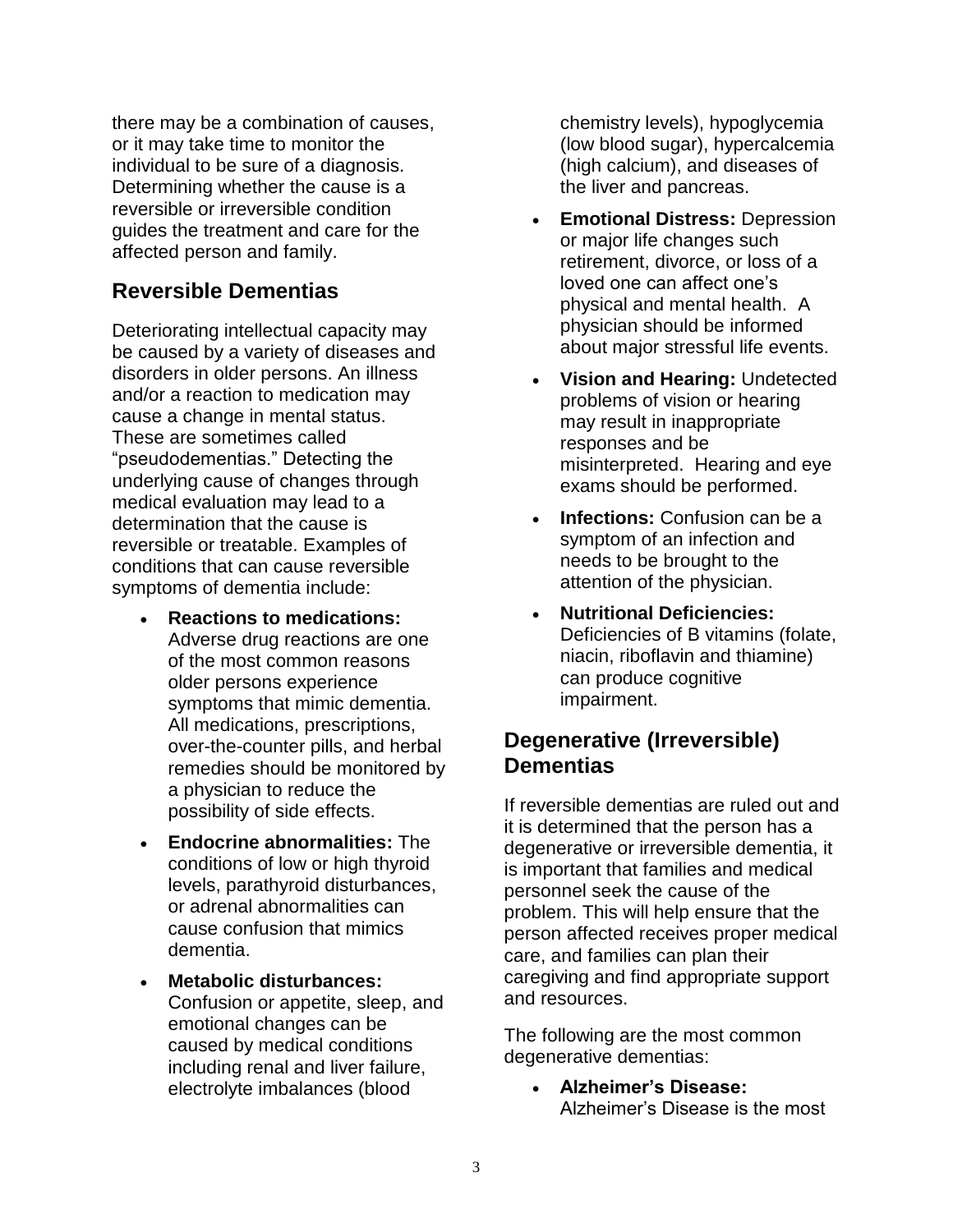common cause of dementia in people over 65, although, the disease also occurs in people much younger. Alzheimer's affects approximately 50 percent of those over 85. Presently, researchers cannot definitely say what causes the disease, and there is no cure. Symptoms differ from person to person, but the decline in memory, thinking, and ability to function gradually progresses over a period of years ending in a severe loss of function.

- **Ischemic Vascular Dementia (IVD):** IVD is the second most common dementia characterized by an abrupt loss of function or general slowing of cognitive abilities that interferes with what are called "executive functions" such as planning and completing tasks. When symptoms appear suddenly, the person has usually experienced a stroke. For others, the condition develops slowly with a gradual loss of functioning and/or thinking.
- **Dementia with Lewy Bodies (DLB):** Dementia with Lewy Bodies is a progressive degenerative disease that shares symptoms with Alzheimer's and Parkinson's. People affected by this disease have behavioral and memory symptoms, which can fluctuate, as well as motor problems, which are commonly seen with Parkinson's disease.
- **Frontotemporal Dementia (FTD):** FTD is a degenerative condition of the front (frontal) part of the brain, which can sometimes be seen on brain

scans. The frontal and anterior temporal lobes of the brain control reasoning, personality, movement, speech, language, social graces, and some aspects of memory. Symptoms may lead to misdiagnosis as a psychological or emotionally based problem. FTD frequently occurs after age 40 and usually before age 65. Symptoms appear in two seemingly opposite ways: some individuals are overactive, restless, distracted, and disinhibited (showing poor social judgment) while others are apathetic, inert, and emotionally blunted.

- **Creutzfeldt-Jakob Disease:**  Creutzfeldt-Jakob Disease (CJD or Jakob-Creutzfeldt Disease) is a rapidly progressive, fatal brain disease. It is part of a family of diseases called transmissible spongiform encephalopathies that are caused by an agent known as a prion ("pree-on"). This condition can be very difficult to diagnose as it has many different symptoms including behavioral changes, movement changes, cognitive changes, and general changes in well-being such as sleep problems, loss of appetite, and headaches.
- **Parkinson's Dementia:**  Parkinsonism is the name given to a collection of symptoms and signs consisting of tremor, stiffness, slowness of movement, and unsteady gait. Many neurological disorders have features of Parkinsonism, including many of the dementias. When Parkinsonism occurs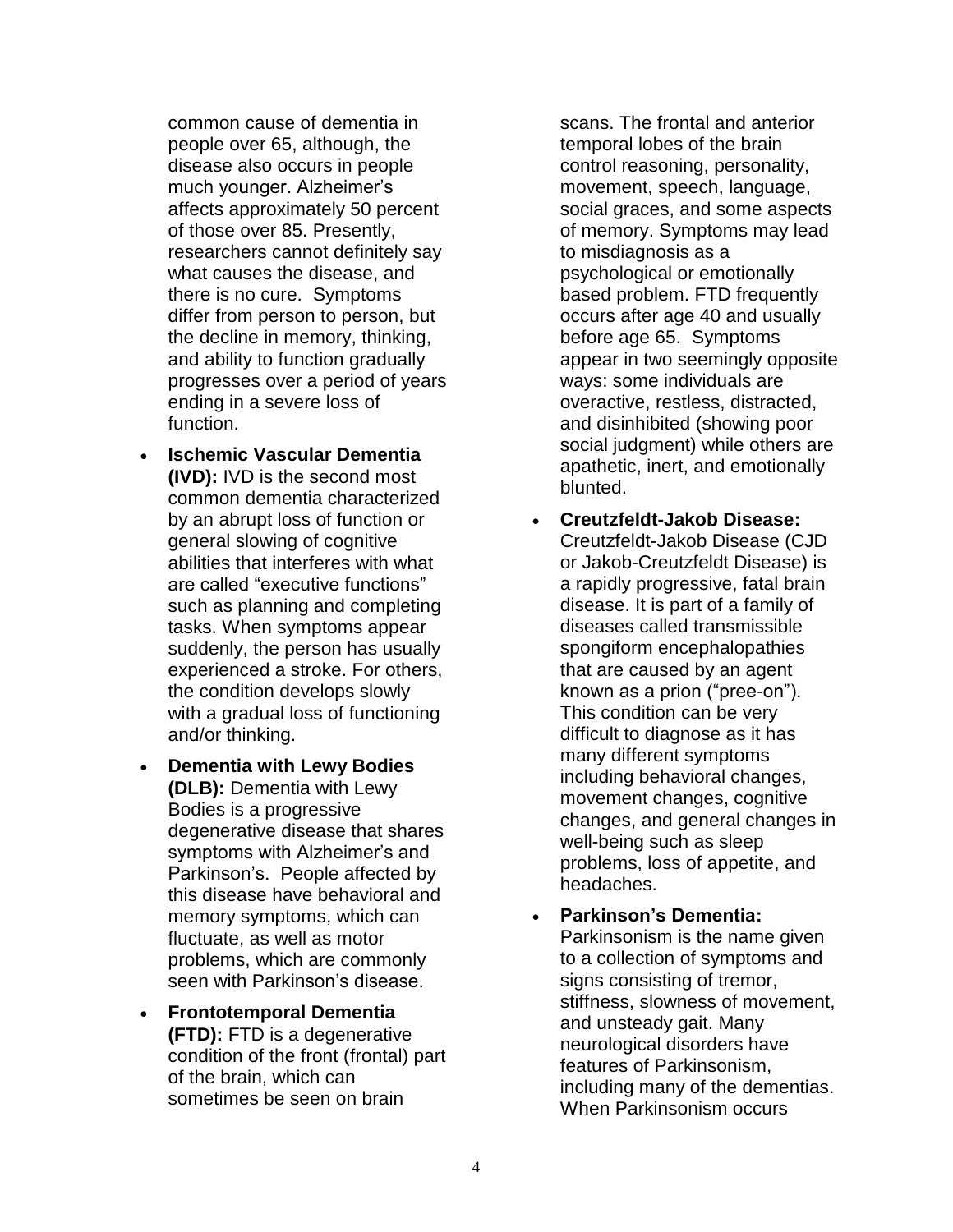without any other neurological abnormalities and there is no recognizable cause, the disorder is termed Parkinson's disease after the English physician who first described it fully in 1817.

- **Progressive Supranuclear Palsy (PSP):** People with PSP usually show a group of three symptoms including the gradual loss of balance and trouble walking, loss of control of voluntary eye movements, and dementia. Although these three features are considered to be the hallmarks of PSP, patients with this disorder also experience other symptoms common to degenerative diseases of the brain including difficulties with movement, changes in behavior, and difficulty with speech and swallowing. In part, because it is relatively rare, PSP is frequently misdiagnosed as Parkinson's Disease. However, its treatment response and clinical symptoms are different making an accurate diagnosis very important.
- **Normal Pressure Hydrocephalus (NPH):** Gait instability, urinary incontinence, and dementia are the signs and symptoms typically found in patients who have NPH. Considered a rare cause of dementia, it primarily affects persons older than 60 years. The precise incidence of NPH is hard to determine because the condition does not have a formal, agreed-upon definition. Some physicians base the diagnosis strongly on radiographic evidence; another group of health

care professionals relies more on clinical indications. Still others use a combination of signs and symptoms that they have found to be reliable. Traditionally, treatment is surgical implantation of a shunt to reduce the pressure caused by the build up of cerebrospinal fluid.

- **Huntington's disease (HD):**  Huntington's disease is a fatal disease typically characterized by involuntary movements (chorea) and cognitive decline (dementia). It is caused by a genetic mutation that can be passed down from generation to generation. HD is an illness with profound neurological and psychiatric features affecting certain structures deep within the brain particularly the basal ganglia, which is responsible for such important functions as movement and coordination. Structures responsible for thought, perception, and memory are also affected likely due to connections from the basal ganglia to the frontal lobe of the brain. As a result, patients may experience uncontrolled movements (such as twisting and turning), loss of intellectual abilities, and emotional and behavior disturbances.
- **Mixed Dementias:** At times, two of these conditions can overlap. This is commonly seen in Alzheimer's disease and vascular dementia and also in Alzheimer's disease and Lewy Body dementia.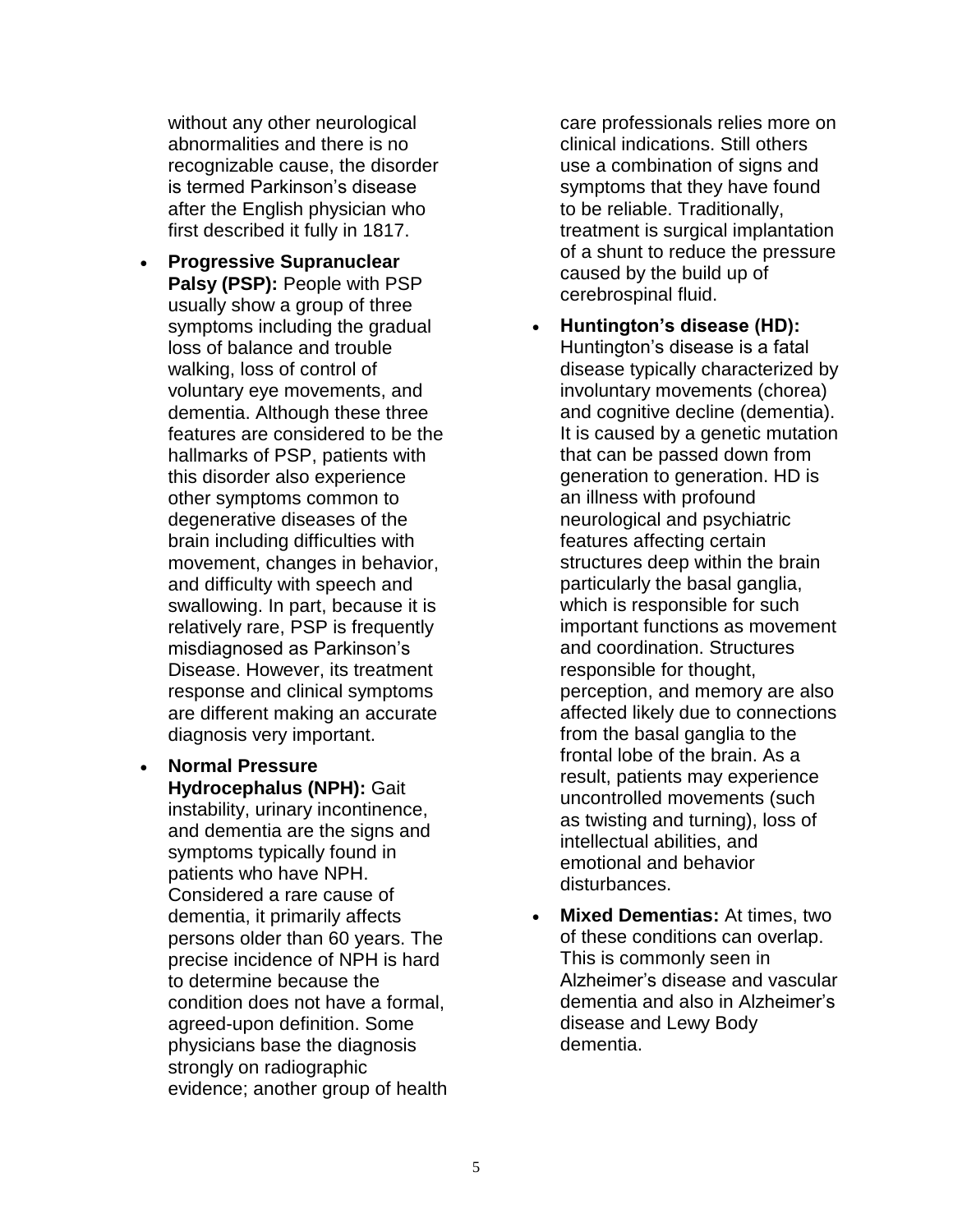## **Medical Treatment for Dementia**

There are no cures for degenerative or irreversible dementias, so medical treatments focus on maximizing the individual's cognitive and functional abilities. Specific treatments for dementia vary depending on the cause of the dementia. For patients with Alzheimer's disease and Lewy Body disease, for example, medications are available to slow the rate of decline and to improve memory function. These medications are known as cholinesterase inhibitors and seem to be effective for some patients. For patients with Alzheimer's disease, a newer medication, which prevents the buildup of chemicals thought to contribute to memory loss, has also been developed. Treatment for vascular dementia includes controlling risk factors such as high blood pressure and high cholesterol. Additional medications are available to manage other symptoms associated with dementia including sleep disorders, movement problems, depression, or behavioral symptoms such as irritability or agitation. Because treatments vary depending on the cause of dementia, an accurate diagnosis is critical.

## **Communicating about Dementia with Health Care Providers**

Good communication with the primary care provider affects the well-being of the person with dementia as well as the well-being of the caregiver. Communicating your concerns clearly and describing the changes you may have observed will help guide the provider to investigate further. In some cases, you may find yourself "educating" medical staff about your loved one's symptoms.

It is important that your concerns are taken seriously and that you are treated with respect and dignity. If you are not receiving the attention you need, you should communicate your concerns to the provider and request a referral to a resource in the community that specializes in the evaluation of people experiencing cognitive changes. The goal is to establish a partnership to both maintain the quality of health and to solve problems.

## **Your Role as a Caregiver**

Establishing a good working relationship with the primary care physician helps ensure good care and ongoing support. A comprehensive medical work-up that rules out treatable conditions and provides information on current status offers a foundation for care planning now and in the future.

An accurate diagnosis begins a process of education for caregivers and families so that needs can be met and resources located and put to use. Irreversible dementia requires a level of care that increases as the disease progresses. Through education and the use of available resources, families can learn new skills to handle shifting care needs.

Many families provide care at home for a person with dementia. While this can be an enriching and very rewarding experience, it can also be stressful. Studies have shown that caring for someone with a brain-impairing disorder can be more stressful than caring for someone with a physical impairment. It is essential that caregivers take the time to care for themselves physically and emotionally.

Support and assistance are very important throughout the months or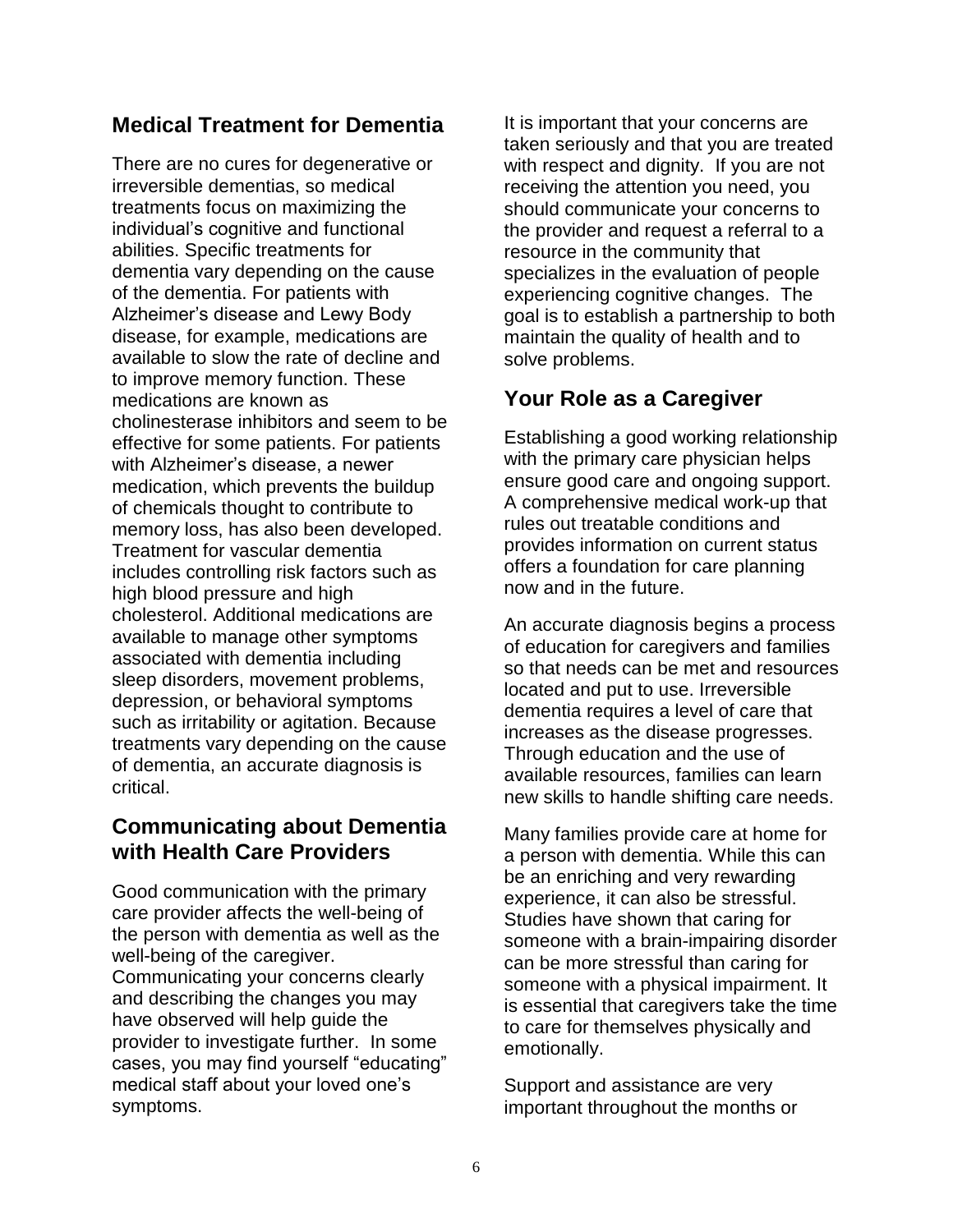years you are a caregiver. You will need respite from time to time—a break from caregiving demands. Help from friends, other family members, or community agencies is invaluable so that you can continue to provide your loved one with good care without becoming exhausted, frustrated, or simply burned out.

Safety-proofing the home, learning behavior management techniques, and addressing legal and financial matters are important steps families can take to manage dementia, and resources are available to help. Many caregiver support groups–including some on the Internet–offer emotional and practical support. Caregivers may need to educate themselves about long-term care and also to reach out in their communities to find the assistance they need. The list of resources below offers more information on where to start looking for help.

Every family is different. Whether care for someone with dementia is provided at home, in an assisted living center, an Alzheimer's special care unit, or in a nursing home depends on family resources and patient needs. While placement in a facility is not uncommon in later stages of dementia, every family approaches the caregiving experience in a way that is best for them.

Research into the causes and treatments for dementia continues at a rapid pace. We all look forward to new developments that someday may postpone, cure, or even prevent these debilitating disorders.

#### **Resources**

#### **Southern Caregiver Resource Center**

3675 Ruffin Road, Suite 230 San Diego, CA 92123 (858) 268-4432 | (800) 827-1008 (in CA) Fax: (858) 268-7816 E-mail: [scrc@caregivercenter.org](mailto:scrc@caregivercenter.org) Website: www.caregivercenter.org

Southern Caregiver Resource Center offers free support services to family caregivers of adults with chronic and disabling conditions in San Diego and Imperial counties. Services include information and referral, needs assessments, care planning, family consultation, case management, individual counseling, legal and financial consultation, respite care, education and training, and support groups.

#### **Family Caregiver Alliance National Center on Caregiving**

(415) 434-3388 | (800) 445-8106 E-mail: [info@caregiver.org](mailto:info@caregiver.org) Website: www.caregiver.org

Family Caregiver Alliance (FCA) seeks to improve the quality of life for caregivers through education, services, research, and advocacy. National Center on Caregiving offers information on current social, public policy and caregiving issues, provides assistance in the development of public and private programs for caregivers, and assists caregivers nationwide in locating resources in their communities.

#### **Eldercare Locator**

www.eldercare.gov

The Eldercare Locator helps older adults and their caregivers find local services including health insurance counseling, free and low-cost legal